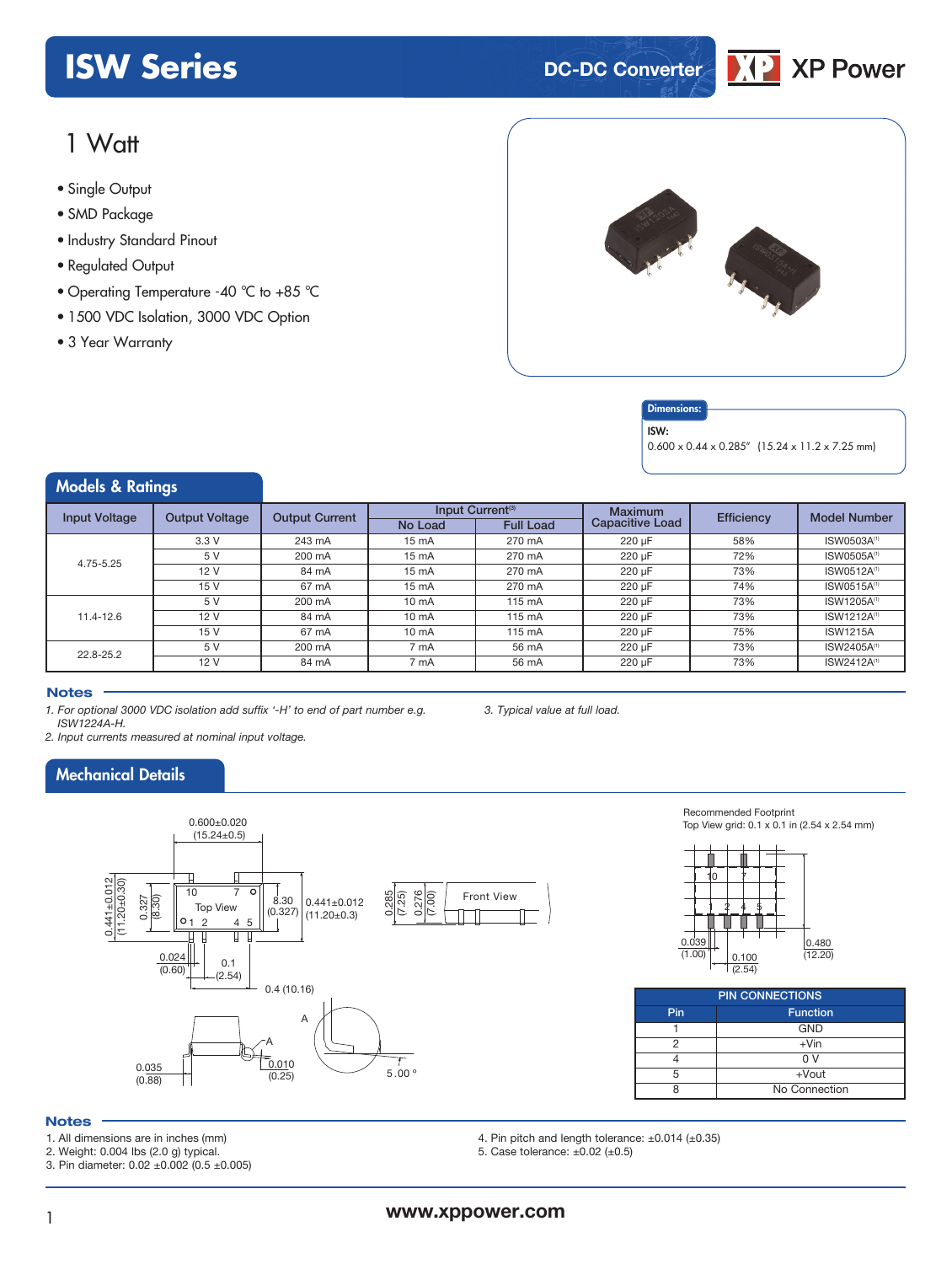# **ISW Series**





Input Characteristic **Minimum Typical Maximum Units Notes & Conditions** Input Voltage Range 4.50 **5.50 5 V nominal 5.50 5 V nominal** 10.80 13.20 VDC 12 V nominal 21.60 26.40 VDC 24 V nominal Input Current See Models and Ratings table Input Reflected Ripple 15 15 mA pk-pk Through 12 µH inductor and 47 µF capacitor Input Surge 9 VDC for 1 s 5 V models 18 VDC for 1 s 12 V models 30 VDC for 1 s 24 V models Input Filter Capacitor

### **Output**

| Characteristic                  | <b>Minimum</b> | <b>Typical</b> | Maximum    | <b>Units</b> | <b>Notes &amp; Conditions</b>                               |
|---------------------------------|----------------|----------------|------------|--------------|-------------------------------------------------------------|
| <b>Output Voltage</b>           | 3.3            |                | 15         | <b>VDC</b>   | See Models and Ratings table                                |
| Initial Set Accuracy            |                |                | $\pm 3$    | $\%$         | At 100% load                                                |
| Minimum Load                    | 10             |                |            | %            |                                                             |
| Line Regulation                 |                |                | $\pm 0.25$ | %            | Per 1% change of input voltage $(\pm 1.5\%$ for 3V3 output) |
| Load Regulation                 |                |                | 3          | $\%$         | 3.3 V output from 10%, full load                            |
|                                 |                |                | 2          | %            | Other outputs from 10%, full load                           |
| Start Up Delay                  |                | 2              |            | ms           |                                                             |
| Ripple and Noise                |                |                | 50         | mV pk-pk     | 20 MHz bandwidth, measured using 0.1 µF capacitor           |
| <b>Transient Response</b>       |                |                | 3          | % deviation  | Recovery to within 1% in 500 us for a 25% load change       |
| <b>Short Circuit Protection</b> |                |                |            |              | Continuous, with auto recovery                              |
| Maximum Capacitive Load         |                |                | 220        | μF           |                                                             |
| <b>Temperature Coefficient</b>  |                |                | 0.03       | $%$ /°C      |                                                             |

| General                      |                 |                |                |              |                                                                                                 |
|------------------------------|-----------------|----------------|----------------|--------------|-------------------------------------------------------------------------------------------------|
| Characteristic               | <b>Minimum</b>  | <b>Typical</b> | <b>Maximum</b> | <b>Units</b> | <b>Notes &amp; Conditions</b>                                                                   |
| Efficiency                   |                 |                |                |              | See Models and Ratings table                                                                    |
| Isolation: Input to Output   | 1500            |                |                | <b>VDC</b>   | For optional high isolation versions, 3000 VDC input to<br>output add suffix -H to model number |
| <b>Switching Frequency</b>   | 50              |                | 300            | kHz          |                                                                                                 |
| <b>Isolation Resistance</b>  | 10 <sup>9</sup> |                |                | Ω            | Input to output, tested at 500 VDC                                                              |
| <b>Isolation Capacitance</b> |                 | 20             |                | pF           | Input to output                                                                                 |
| <b>Power Density</b>         |                 |                | 13.3           | $Win^3$      |                                                                                                 |
| Mean Time Between Failure    | 3500            |                |                | <b>kHrs</b>  | MIL-HDBK-217F, +25 °C GB                                                                        |
| Weight                       |                 | 0.004(2.0)     |                | Ib(g)        |                                                                                                 |

| <b>Environmental</b>         |                |                |         |              |                                                        |
|------------------------------|----------------|----------------|---------|--------------|--------------------------------------------------------|
| Characteristic               | <b>Minimum</b> | <b>Typical</b> | Maximum | <b>Units</b> | <b>Notes &amp; Conditions</b>                          |
| <b>Operating Temperature</b> | $-40$          |                | $+85$   | $^{\circ}$ C | Derate from 100% load at $+70$ °C to 60% load at 85 °C |
| <b>Storage Temperature</b>   | $-55$          |                | $+125$  | $^{\circ}$ C |                                                        |
| Case Temperature             |                |                | $+115$  | °C           |                                                        |
| <b>Operating Humidity</b>    |                |                | 95      | % RH         | Non-condensing                                         |
| Cooling                      |                |                |         |              | Natural convection                                     |